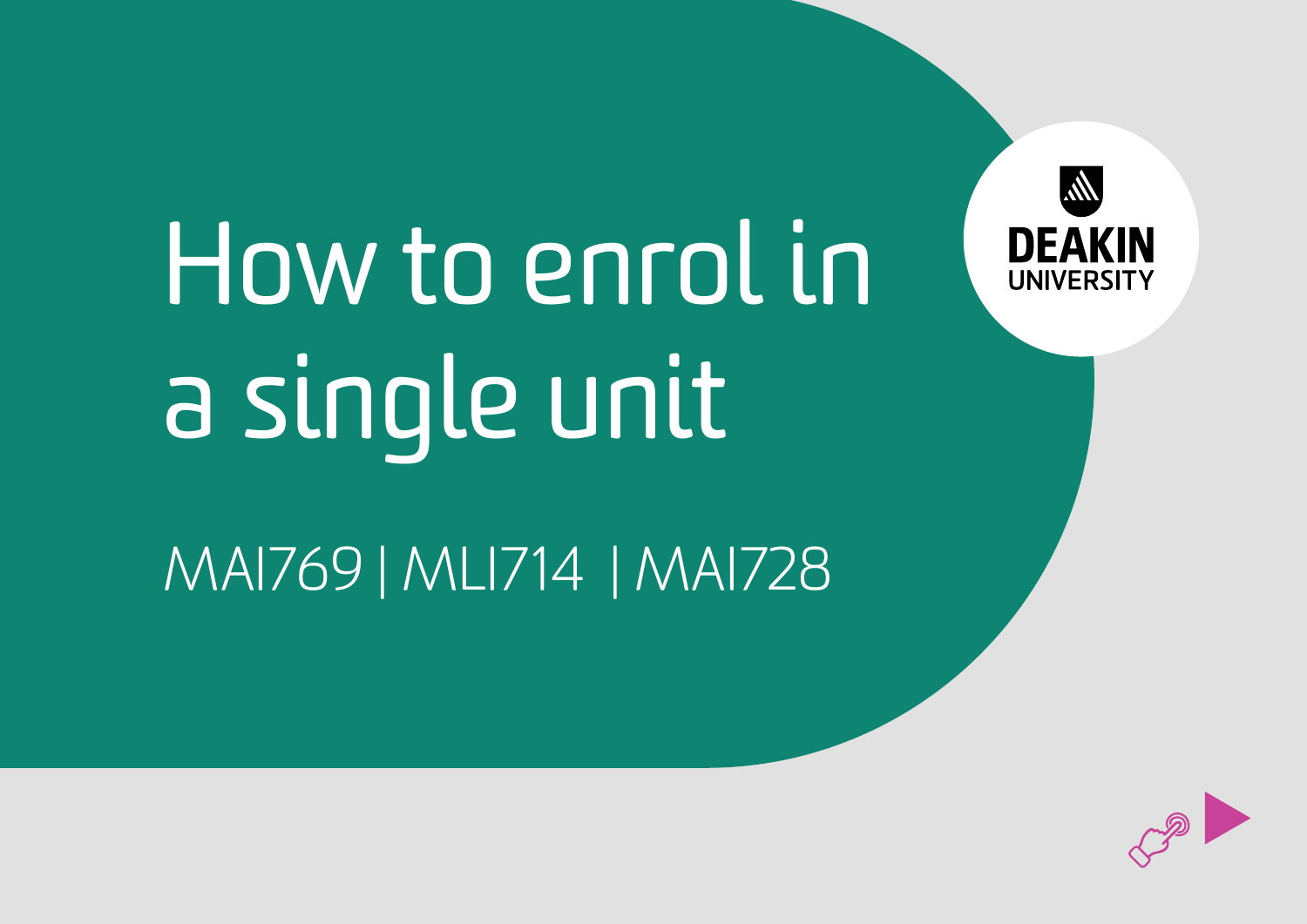

Your application can be made directly to Deakin University via the **[Deakin Application Portal](https://applicantportal.deakin.edu.au/connect/webconnect)**.

Click REGISTER to create an account.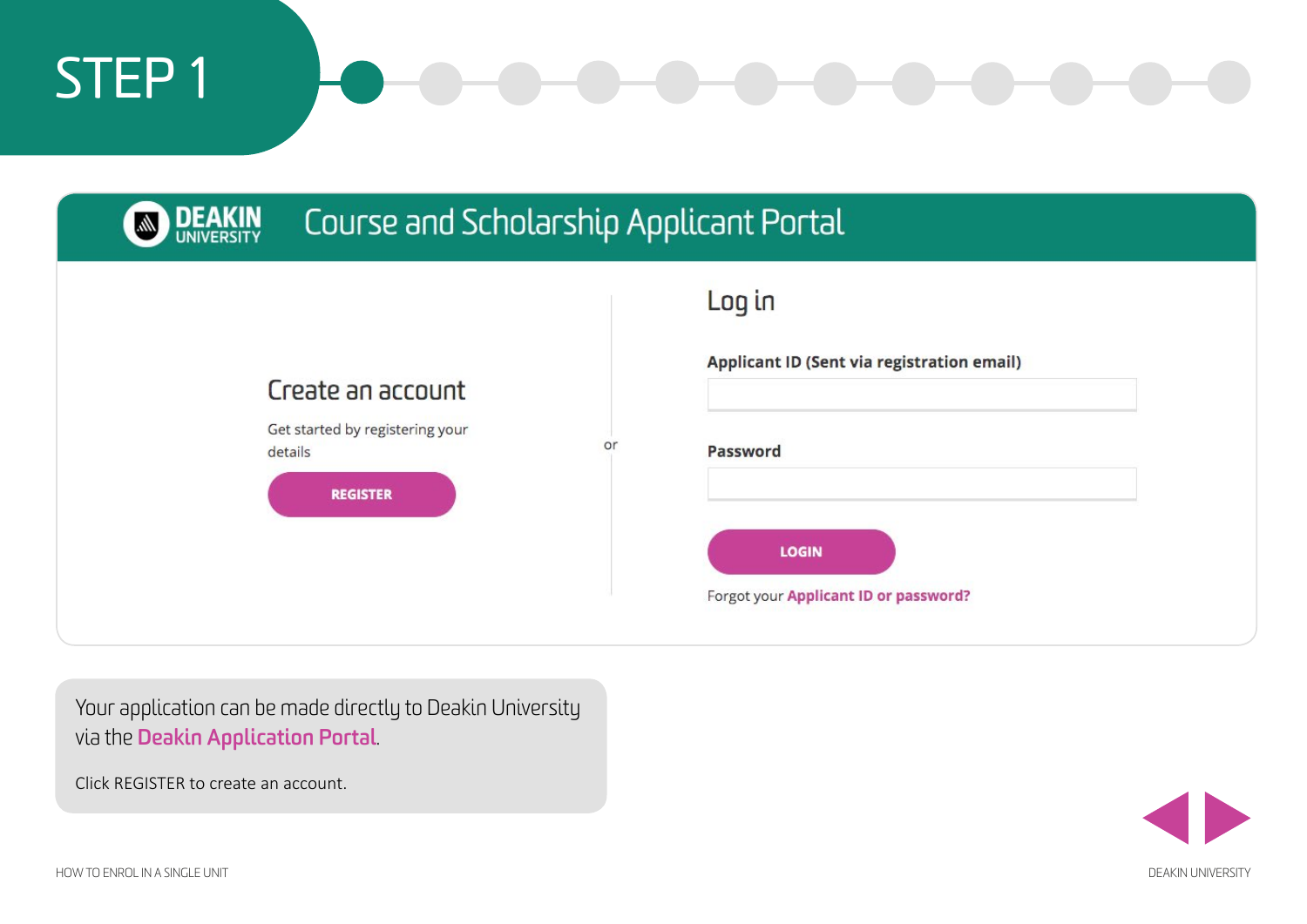| <b>DEAKIN</b>                                              | Course and Scholarship Applicant Portal                                 | How we contact you | *Contact number:                                                                                    |
|------------------------------------------------------------|-------------------------------------------------------------------------|--------------------|-----------------------------------------------------------------------------------------------------|
| Complete your registration<br>* Indicates mandatory fields |                                                                         |                    | <b>Email address:</b>                                                                               |
| Tell us about yourself                                     | Title:<br>÷                                                             |                    | *Confirm email address:                                                                             |
|                                                            | *First name (given name):                                               |                    | *Password:<br>Minimum of 8 characters                                                               |
|                                                            | Other given name:                                                       |                    |                                                                                                     |
|                                                            | *Last name (family name):                                               |                    | *Confirm password:                                                                                  |
|                                                            | Preferred given name:                                                   |                    |                                                                                                     |
|                                                            | *Date of birth:                                                         | For your security  | *Security question:<br>This question will be asked if you forget your password<br>Please select one |
|                                                            | $\div$<br>$\div$<br><b>YEAR</b><br>DAY<br><b>MONTH</b><br>÷<br>*Gender: |                    | *Security question answer:                                                                          |
|                                                            | ÷                                                                       |                    |                                                                                                     |

Complete your registration and then press CONTINUE.

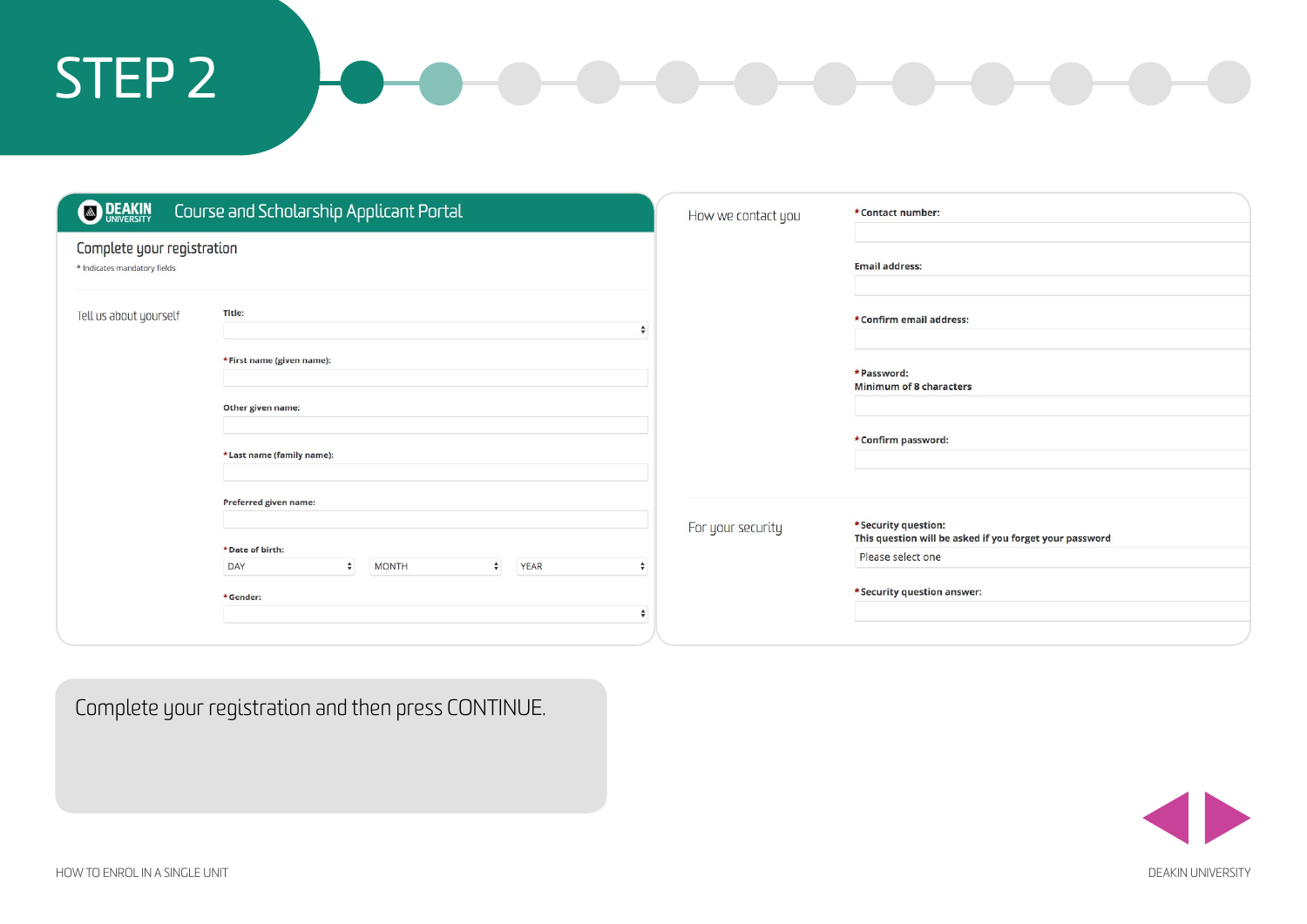#### **BO DEAKIN** Course and Scholarship Applicant Portal

### Your account has been successfully created.

An email has been sent to you containing your login details.

Please ensure you check your Spam or Junk folder to ensure that the email has not been flagged as Spam.

Log into the Course and Scholarship Applicant Portal.



Your account will be created and an email will be sent with your login details. Click LOGIN to continue.

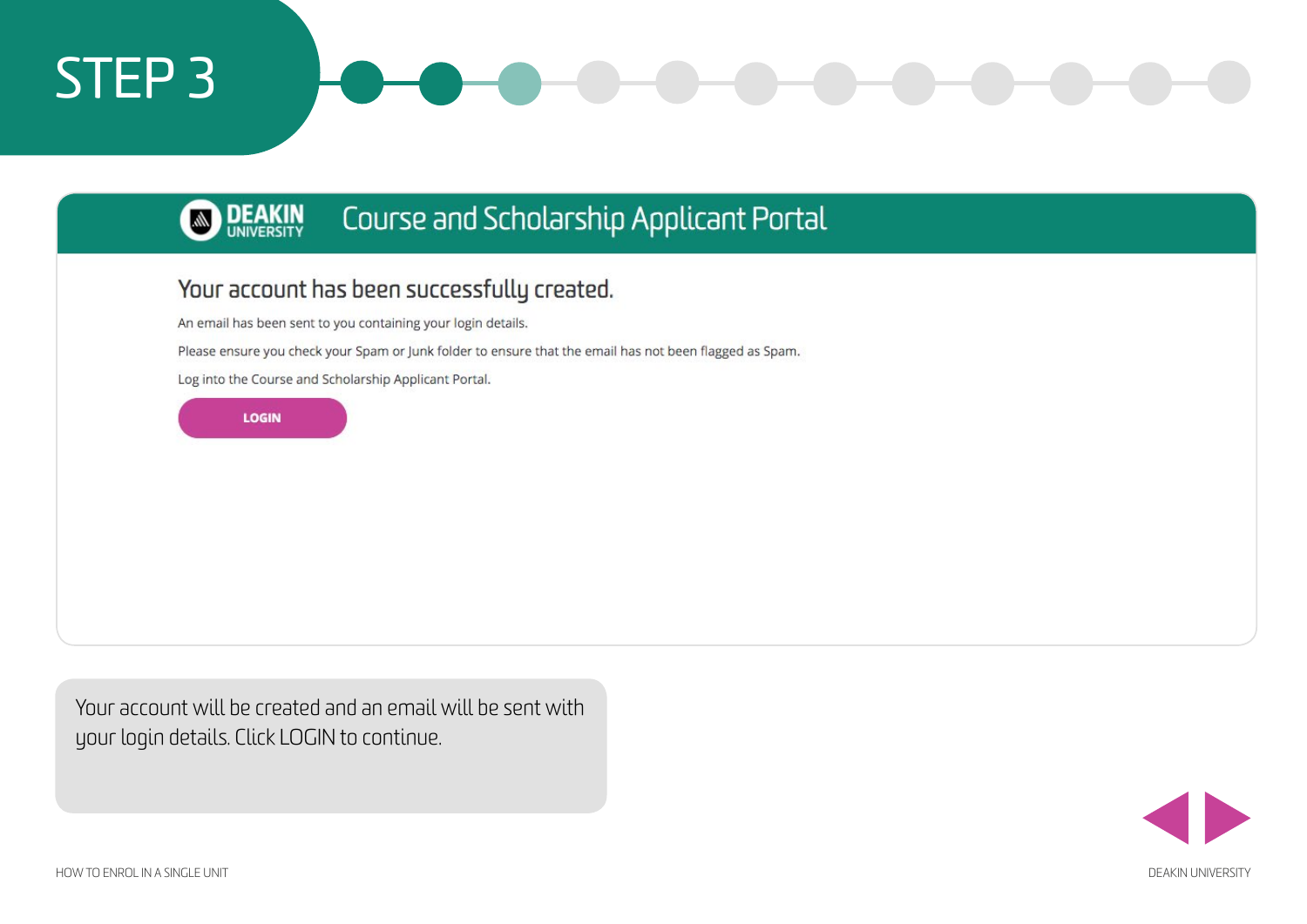|                                   | Course and Scholarship Applicant Portal                                                                                                                                                                                                                                                                                                                                   |
|-----------------------------------|---------------------------------------------------------------------------------------------------------------------------------------------------------------------------------------------------------------------------------------------------------------------------------------------------------------------------------------------------------------------------|
| Your applications<br><b>Apply</b> | Upload documents<br>Your details<br>Help<br>Logout                                                                                                                                                                                                                                                                                                                        |
| What would you like to apply for? |                                                                                                                                                                                                                                                                                                                                                                           |
| <b>COURSE</b>                     | Applications now open to start in November and March                                                                                                                                                                                                                                                                                                                      |
|                                   | Trimester 3 2019 c and Trimester 1 2020 c applications are now open. For available course and closing dates check Find<br>a course?                                                                                                                                                                                                                                       |
|                                   | Trimester/Semester 1 applications and VTAC                                                                                                                                                                                                                                                                                                                                |
|                                   | Please be aware of these restrictions regarding applications for a course offered through VTAC for course applications for<br><b>Trimester 1 2020;</b>                                                                                                                                                                                                                    |
|                                   | . If you have studied Year 12 in 2019, you must apply through VTAC.<br>. As a non-year-12 applicant, you can apply for only one course at a single location directly to Deakin, provided you<br>have not made any course applications through VTAC. If you are applying for more than one course which is<br>offered through VTAC, your application must be through VTAC. |
| <b>SINGLE UNIT</b>                | Single unit (non-award)                                                                                                                                                                                                                                                                                                                                                   |
|                                   | Most units at Deakin are available as a single unit (non-award) which is a great way to pursue personal or professional<br>interests or see if university is right for you.                                                                                                                                                                                               |
|                                   | Return to Practice/Initial Registration of Overseas Nurses bridging course - apply through single unit.                                                                                                                                                                                                                                                                   |
|                                   | Find out more about single unit applications?                                                                                                                                                                                                                                                                                                                             |

Navigate to the Apply tab and click on SINGLE UNIT. This will take you to the application page.

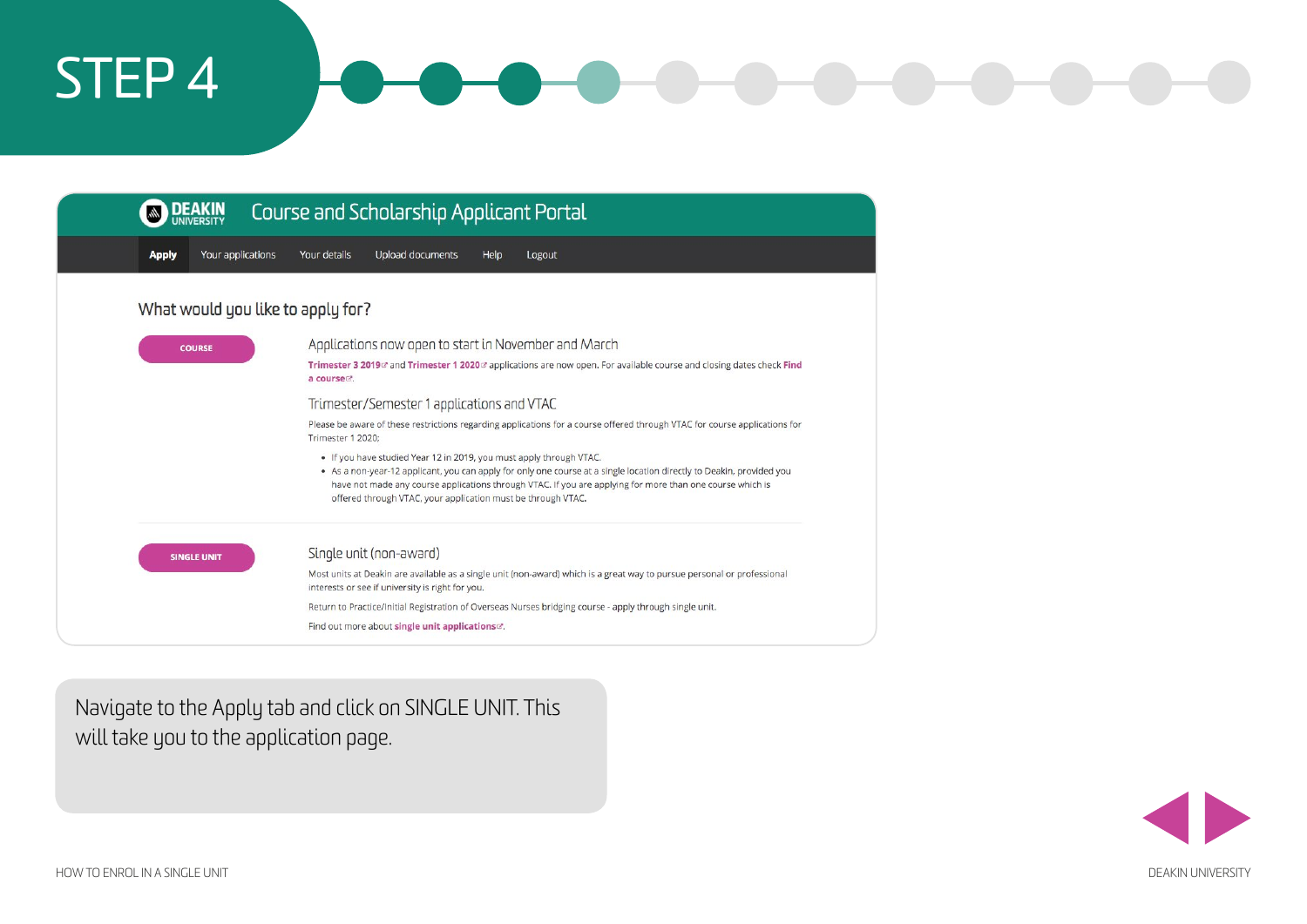| <b>DEAKIN</b>                     |                 |                            | Course and Scholarship Applicant Portal |                    |                     |
|-----------------------------------|-----------------|----------------------------|-----------------------------------------|--------------------|---------------------|
| Your applications<br><b>Apply</b> | Your details    | Upload documents           | Help<br>Logout                          |                    |                     |
|                                   |                 |                            |                                         |                    |                     |
| <b>1</b> Other details            | 2 Select course | <b>3</b> Education details | 4 Professional experience               | 5 Upload documents | 6 Review and submit |
|                                   |                 |                            |                                         |                    |                     |
|                                   |                 |                            |                                         |                    |                     |
|                                   |                 |                            |                                         |                    |                     |
|                                   |                 |                            |                                         |                    |                     |
|                                   |                 |                            |                                         |                    |                     |
|                                   |                 |                            |                                         |                    |                     |
|                                   |                 |                            |                                         |                    |                     |
|                                   |                 |                            |                                         |                    |                     |

Complete all questions and mandatory fields then click the CONTINUE button to select course.

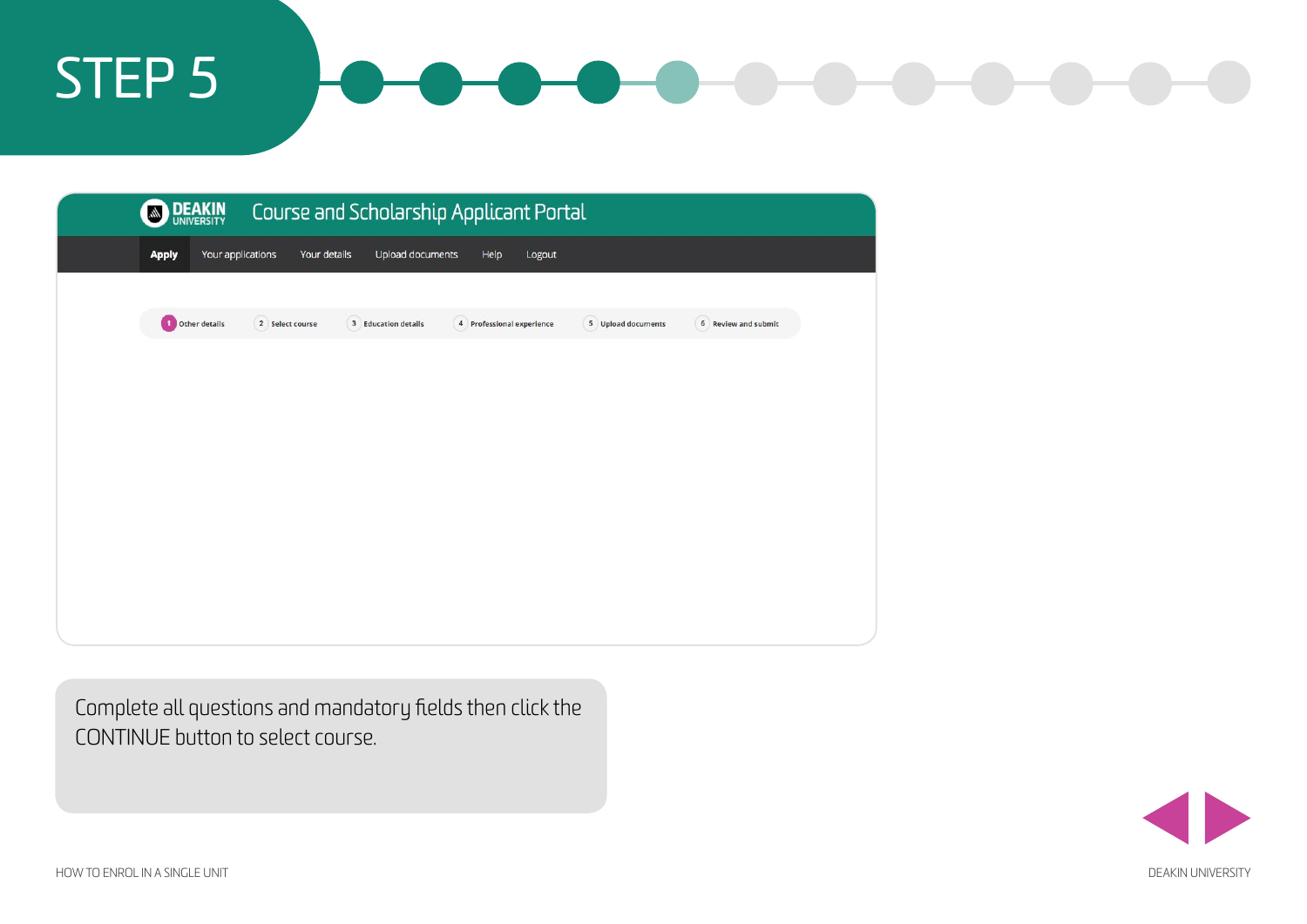| Select course                                                                                |                                                    |                                                                                                                                                                                                                                                                                                                                                                                                                                                                                                            |  |  |  |  |  |  |  |  |
|----------------------------------------------------------------------------------------------|----------------------------------------------------|------------------------------------------------------------------------------------------------------------------------------------------------------------------------------------------------------------------------------------------------------------------------------------------------------------------------------------------------------------------------------------------------------------------------------------------------------------------------------------------------------------|--|--|--|--|--|--|--|--|
| Single unit (non-award)<br>study                                                             | For example<br>course.                             | Enter N001 in the course code box below for Undergraduate level units.<br>Enter N002 in the course code box below for Postgraduate level units.<br>. An undergraduate unit of study will have a 0,1,2,3 or 4 as the first number in the code. Eg. SIT198 or SIT399<br>. A postgraduate unit of study will have a 5,6,7,8 or 9 as the first number in the code. Eg. ACE701 or MLM731<br>Enter H011 in the course code box below for the Return to Practice/Initial Registration of Overseas Nurses bridging |  |  |  |  |  |  |  |  |
| Course search                                                                                | <b>Course Code:</b>                                |                                                                                                                                                                                                                                                                                                                                                                                                                                                                                                            |  |  |  |  |  |  |  |  |
| To search for a course, you must<br>enter either a course code or course<br>title, not both. | <b>Course Title:</b>                               |                                                                                                                                                                                                                                                                                                                                                                                                                                                                                                            |  |  |  |  |  |  |  |  |
| You can enter partial course codes<br>and titles to widen your search<br>results.            | <b>Attendance Mode:</b>                            |                                                                                                                                                                                                                                                                                                                                                                                                                                                                                                            |  |  |  |  |  |  |  |  |
|                                                                                              | ALL<br><b>CAMPUS STUDY</b><br>CLOUD (ONLINE) STUDY |                                                                                                                                                                                                                                                                                                                                                                                                                                                                                                            |  |  |  |  |  |  |  |  |
|                                                                                              | Location:                                          |                                                                                                                                                                                                                                                                                                                                                                                                                                                                                                            |  |  |  |  |  |  |  |  |
|                                                                                              | ALL<br>WARRNAMBOOL                                 | <b>BURWOOD (MELBOURNE)</b><br>WATERFRONT (GEELONG)<br>WAURN PONDS (GEELONG)                                                                                                                                                                                                                                                                                                                                                                                                                                |  |  |  |  |  |  |  |  |

Enter the course code NOO2.

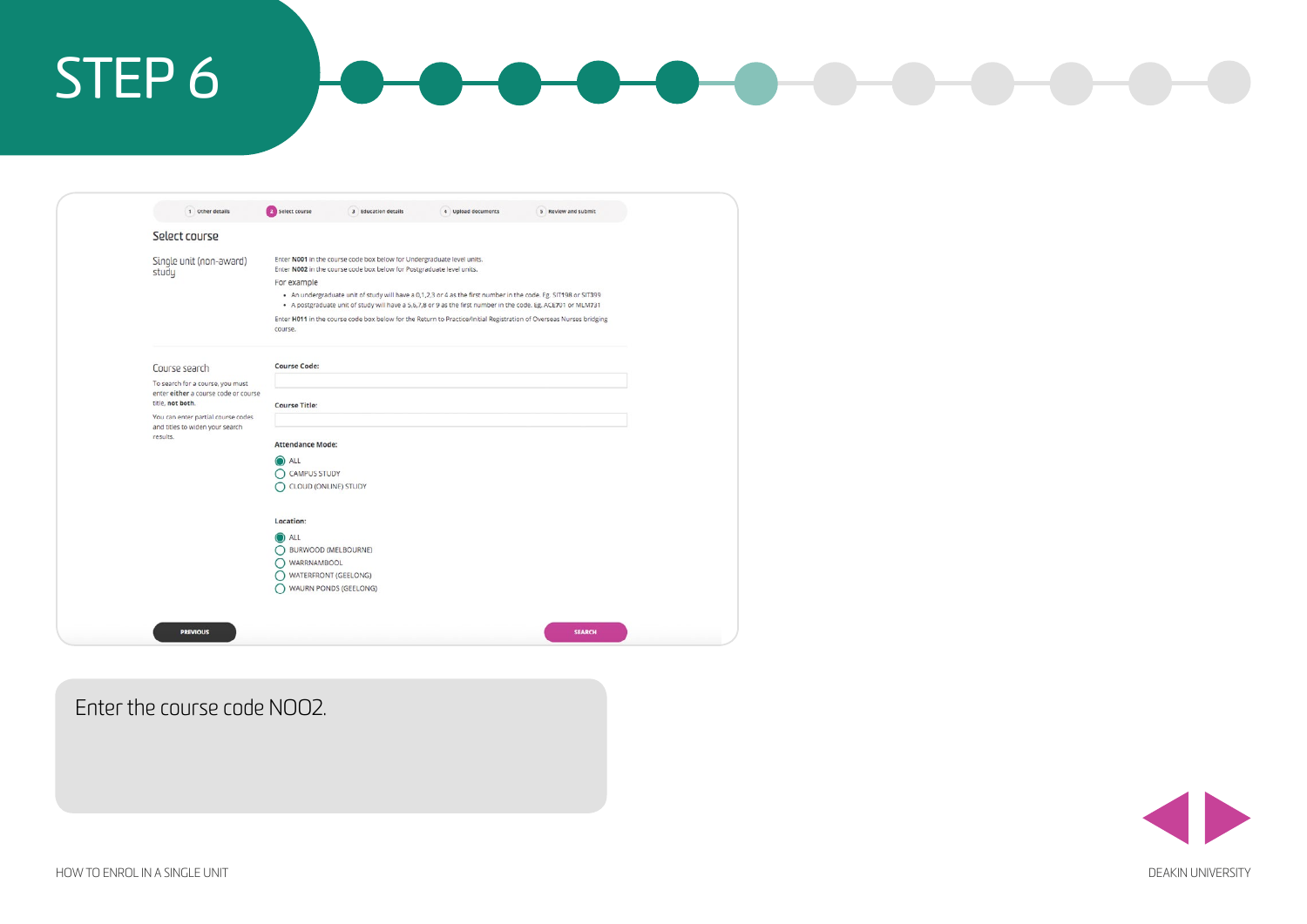| Your applications<br><b>Apply</b>                                                                                                        | Your details    | Upload documents<br>Help                     | Logout                           |                                |                |
|------------------------------------------------------------------------------------------------------------------------------------------|-----------------|----------------------------------------------|----------------------------------|--------------------------------|----------------|
| 1 Other details                                                                                                                          | 2 Select course | 3 Education details                          | 4 Upload documents               | 5 Review and submit            |                |
| Select course                                                                                                                            |                 |                                              |                                  |                                |                |
| Course search results                                                                                                                    | Course<br>code  | <b>Course title</b>                          | Campus                           | <b>Attendance mode</b>         | Select         |
| Select the course offering for which<br>you wish to apply or select New<br>Search if you would like to search for<br>a different course. | N002            | NON-AWARD ENROLMENT -<br><b>POSTGRADUATE</b> | BURWOOD (MELBOURNE) CAMPUS STUDY |                                | $\circ$        |
|                                                                                                                                          | N002            | NON-AWARD ENROLMENT -<br>POSTGRADUATE        | <b>CLOUD CAMPUS</b>              | CLOUD (ONLINE)<br><b>STUDY</b> | $\circledcirc$ |
|                                                                                                                                          | N002            | NON-AWARD ENROLMENT -<br>POSTGRADUATE        | WARRNAMBOOL                      | <b>CAMPUS STUDY</b>            | $\odot$        |
|                                                                                                                                          | N002            | NON-AWARD ENROLMENT -<br><b>POSTGRADUATE</b> | WATERFRONT (GEELONG)             | <b>CAMPUS STUDY</b>            | $\circledcirc$ |
|                                                                                                                                          | N002            | NON-AWARD ENROLMENT -<br><b>POSTGRADUATE</b> | <b>WAURN PONDS</b><br>(GEELONG)  | <b>CAMPUS STUDY</b>            | $_{\odot}$     |
|                                                                                                                                          |                 | CANCEL                                       | <b>NEW SEARCH</b>                | <b>CONTINUE</b>                |                |
| O Your responses are saved as you progress through the application.                                                                      |                 |                                              |                                  |                                |                |

#### Select NON-AWARD ENROLMENT – POSTGRADUATE BURWOOD (MELBOURNE)

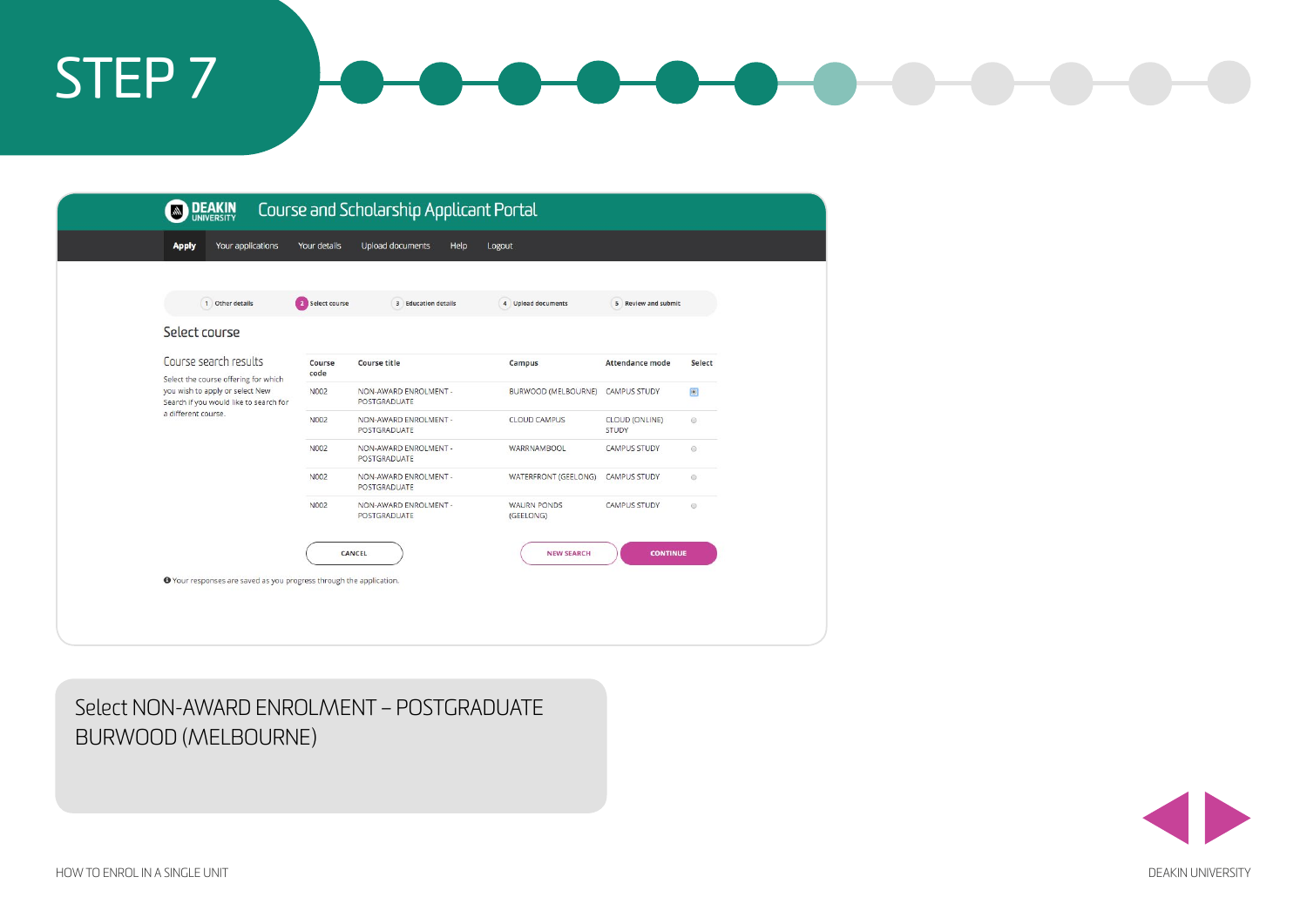

# How to enrol in a single unit

MAI769 | MLI714 | MAI728

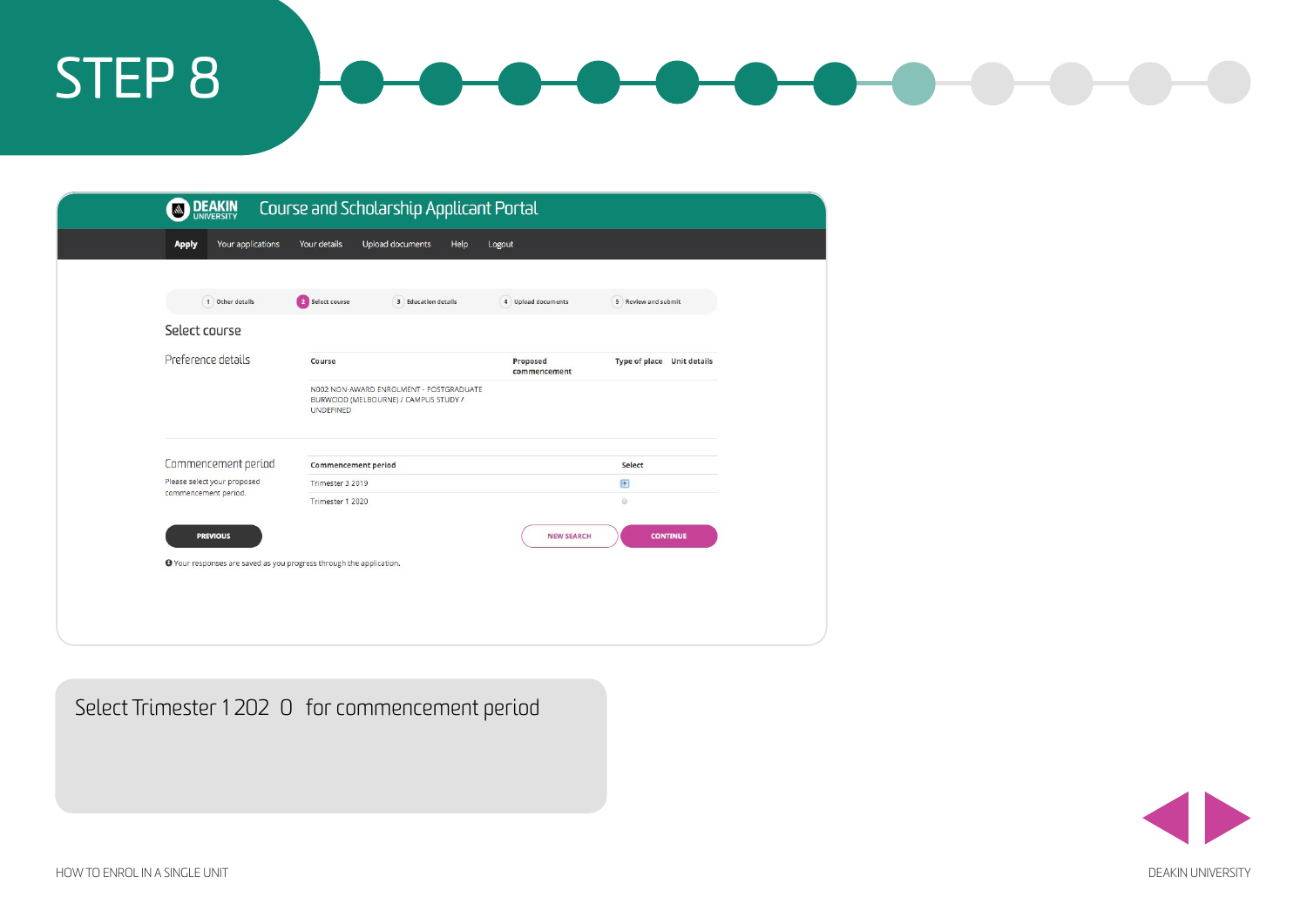| <b>DEAKIN</b>                                                                                                                                              | Course and Scholarship Applicant Portal                                                                                                                             |                          |                                                        |                 |  |
|------------------------------------------------------------------------------------------------------------------------------------------------------------|---------------------------------------------------------------------------------------------------------------------------------------------------------------------|--------------------------|--------------------------------------------------------|-----------------|--|
| Your applications<br><b>Apply</b>                                                                                                                          | Upload documents<br>Your details                                                                                                                                    | Help<br>Logout           |                                                        |                 |  |
|                                                                                                                                                            |                                                                                                                                                                     |                          |                                                        |                 |  |
| 1 Other details                                                                                                                                            | 2 Select course<br><b>3</b> Education details                                                                                                                       |                          | 4 Upload documents<br>5 Review and submit              |                 |  |
| Select course                                                                                                                                              |                                                                                                                                                                     |                          |                                                        |                 |  |
| Preference details                                                                                                                                         | Course                                                                                                                                                              | Proposed<br>commencement | <b>Type of place</b>                                   | Unit<br>details |  |
|                                                                                                                                                            | N002 NON-AWARD ENROLMENT -<br><b>POSTGRADUATE</b><br>BURWOOD (MELBOURNE) / CAMPUS<br>STUDY / UNDEFINED                                                              | Trimester 3 2019         | Fee paying place (you may be eligible<br>for FEE-HELP) |                 |  |
| Unit details                                                                                                                                               | <b>UNIT DETAILS</b>                                                                                                                                                 |                          |                                                        |                 |  |
| Enter the unit code and unit title of<br>the unit you are applying for.                                                                                    | MAI769 Ethic for Financial Services (intensive) or MLI714 Financial Advice Regulation (Intensive)<br>or MAI728 Financial Behaviour and Decision Making (Intensive). |                          |                                                        |                 |  |
| For units offered in 2019, visit the<br>University Handbook <sup>®</sup>                                                                                   |                                                                                                                                                                     |                          |                                                        |                 |  |
| If applying for Return to<br>Practice/Initial Registration of<br>Overseas Nurses bridging course add<br>the following: HNN021, HNN026 and<br><b>HNN025</b> |                                                                                                                                                                     |                          |                                                        |                 |  |
| <b>PREVIOUS</b>                                                                                                                                            |                                                                                                                                                                     |                          | <b>CONTINUE</b>                                        |                 |  |

Under Unit details write the unit e. g. MAI769 Ethics for Financial Services (intensive) and enter your B2B discount code (if applicable) then click CONTINUE.

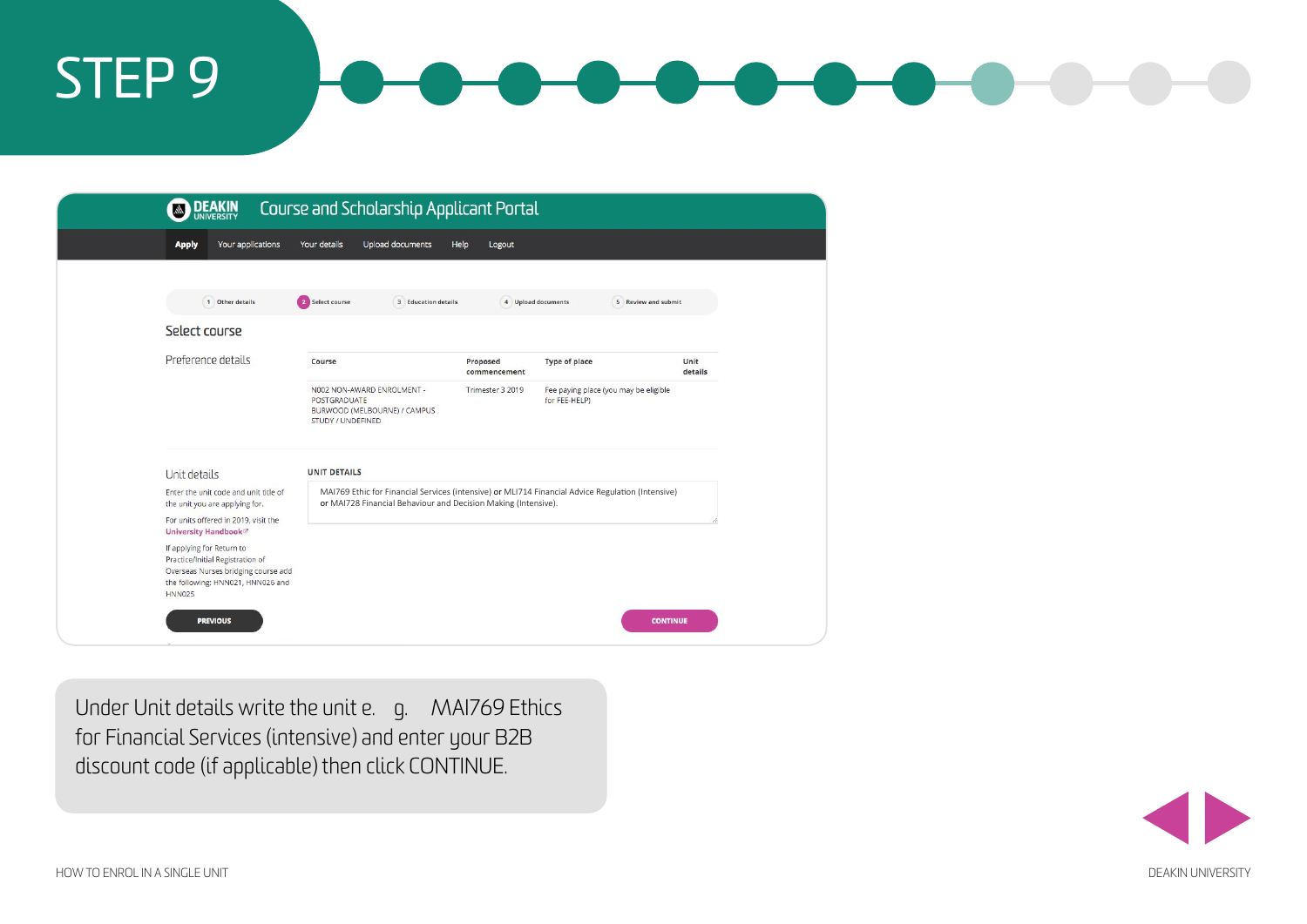| Your applications<br><b>Apply</b>         | Your details                                                                                                                     | Upload documents<br>Help | Logout                                                        |                                                                                                                                                                                                                         |               |
|-------------------------------------------|----------------------------------------------------------------------------------------------------------------------------------|--------------------------|---------------------------------------------------------------|-------------------------------------------------------------------------------------------------------------------------------------------------------------------------------------------------------------------------|---------------|
| 1 Other details                           | 2 Select course                                                                                                                  | 3 Education details      |                                                               | 5 Review and submit<br>4 Upload documents                                                                                                                                                                               |               |
| Select course                             |                                                                                                                                  |                          |                                                               |                                                                                                                                                                                                                         |               |
| Course and unit details                   | Course                                                                                                                           | Proposed<br>commencement | <b>Type of place</b>                                          | <b>Unit details</b>                                                                                                                                                                                                     | <b>Action</b> |
|                                           | N002 NON-AWARD<br><b>ENROLMENT-</b><br><b>POSTGRADUATE</b><br><b>BURWOOD</b><br>(MELBOURNE) / CAMPUS<br><b>STUDY / UNDEFINED</b> | Trimester 3 2019         | Fee paying place<br>(you may be<br>eligible for FEE-<br>HELP) | 1. MAI769 Ethic for Financial<br>Services (intensive) 2. Enter the B2B<br>discount code (if applicable)                                                                                                                 | <b>REMOVE</b> |
| Additional information for<br><b>NO02</b> | You must provide the following documents with your application:<br>Deakin University Handbook® (if any)                          |                          |                                                               | · a certified transcript of results showing you have successfully completed the pre-requisite units as outlined in the<br>. for the Faculty of Arts and Education the successful completion of an undergraduate degree. |               |
| <b>PREVIOUS</b>                           |                                                                                                                                  |                          |                                                               | <b>CONTINUE</b>                                                                                                                                                                                                         |               |

### Read through this page and click CONTINUE

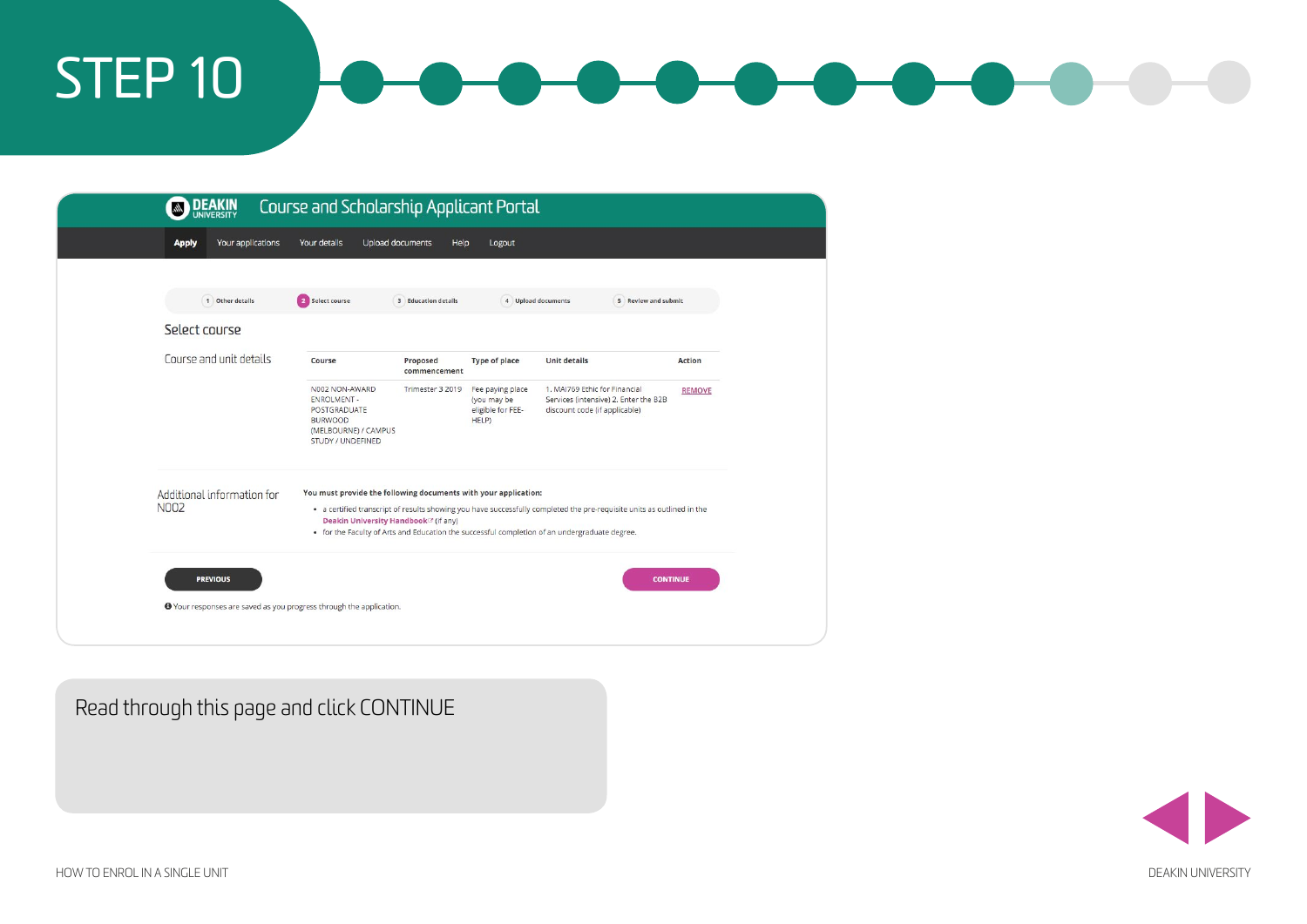| <b>DEAKIN</b><br>hh.                                                                                                                                                      |                     | Course and Scholarship Applicant Portal                              |                    |                     |
|---------------------------------------------------------------------------------------------------------------------------------------------------------------------------|---------------------|----------------------------------------------------------------------|--------------------|---------------------|
| Your applications<br><b>Apply</b>                                                                                                                                         | Your details        | Upload documents<br>Help                                             | Logout             |                     |
|                                                                                                                                                                           |                     |                                                                      |                    |                     |
| 1 Other details                                                                                                                                                           | 2 Select course     | <b>3</b> Education details                                           | 4 Upload documents | 5 Review and submit |
| Tertiary education information                                                                                                                                            |                     |                                                                      |                    |                     |
| Add tertiary education                                                                                                                                                    |                     | Have you previously studied at tertiary level (eg TAFE, university)? |                    |                     |
| Any study or results you indicate<br>here must be supported by<br>certified/verifiable documentation.<br>which can be uploaded at the end of<br>this application process. | Yes<br>Ο<br>∩<br>No |                                                                      |                    |                     |
| If you have studied at Deakin<br>University, your results will be<br>obtained directly from our records.                                                                  |                     |                                                                      |                    |                     |
| * Indicates mandatory fields                                                                                                                                              |                     |                                                                      |                    |                     |
| <b>PREVIOUS</b>                                                                                                                                                           |                     |                                                                      |                    | <b>CONTINUE</b>     |
| O Your responses are saved as you progress through the application.                                                                                                       |                     |                                                                      |                    |                     |
|                                                                                                                                                                           |                     |                                                                      |                    |                     |
|                                                                                                                                                                           |                     |                                                                      |                    |                     |
|                                                                                                                                                                           |                     |                                                                      |                    |                     |
|                                                                                                                                                                           |                     |                                                                      |                    |                     |

Complete any tertiary information (if applicable) and then click CONTINUE

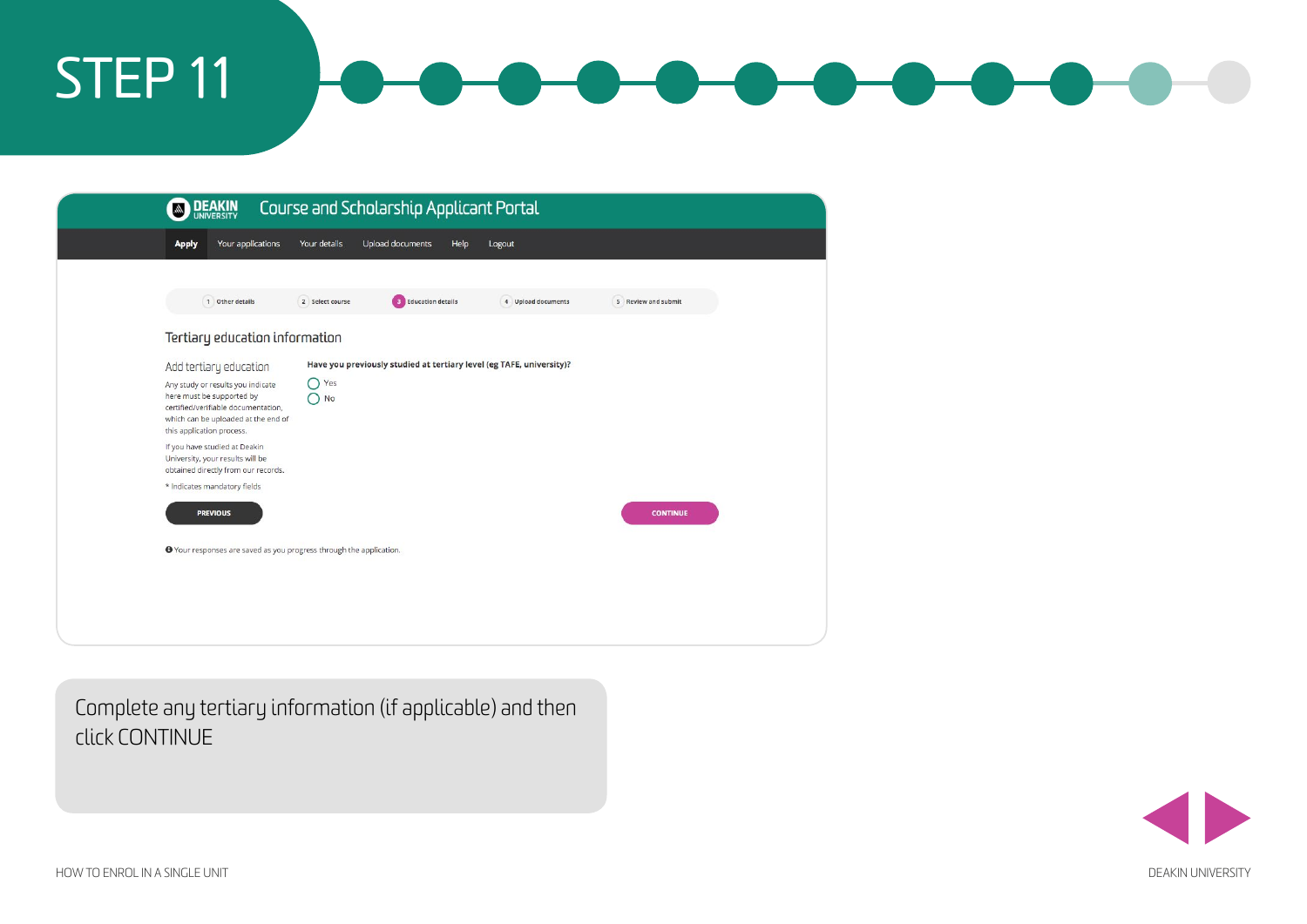| Additional information for<br><b>NO02</b>                                                         | You must provide the following documents with your application:<br>· a certified transcript of results showing you have successfully completed the pre-requisite units as outlined in the<br>Deakin University Handbook <sup>(2</sup> (if any)<br>. for the Faculty of Arts and Education the successful completion of an undergraduate degree. |
|---------------------------------------------------------------------------------------------------|-------------------------------------------------------------------------------------------------------------------------------------------------------------------------------------------------------------------------------------------------------------------------------------------------------------------------------------------------|
| Upload documents                                                                                  | <b>Document type:</b><br>÷                                                                                                                                                                                                                                                                                                                      |
|                                                                                                   | Document description (if required):                                                                                                                                                                                                                                                                                                             |
|                                                                                                   | <b>Document to upload:</b><br>Choose file No file chosen<br><b>UPLOAD FILE</b>                                                                                                                                                                                                                                                                  |
| Documents previously<br>uploaded                                                                  | No documents previously uploaded.                                                                                                                                                                                                                                                                                                               |
| <b>PREVIOUS</b><br><sup>O</sup> Your responses are saved as you progress through the application. | <b>CONTINUE</b>                                                                                                                                                                                                                                                                                                                                 |
|                                                                                                   |                                                                                                                                                                                                                                                                                                                                                 |

There is no requirement to upload additional supporting document. However, please upload a copy of your relevant membership confirmation as proof of your eligibility for the discount code. Review and submit your application.

Congratulations, you have submitted your application for this single unit.